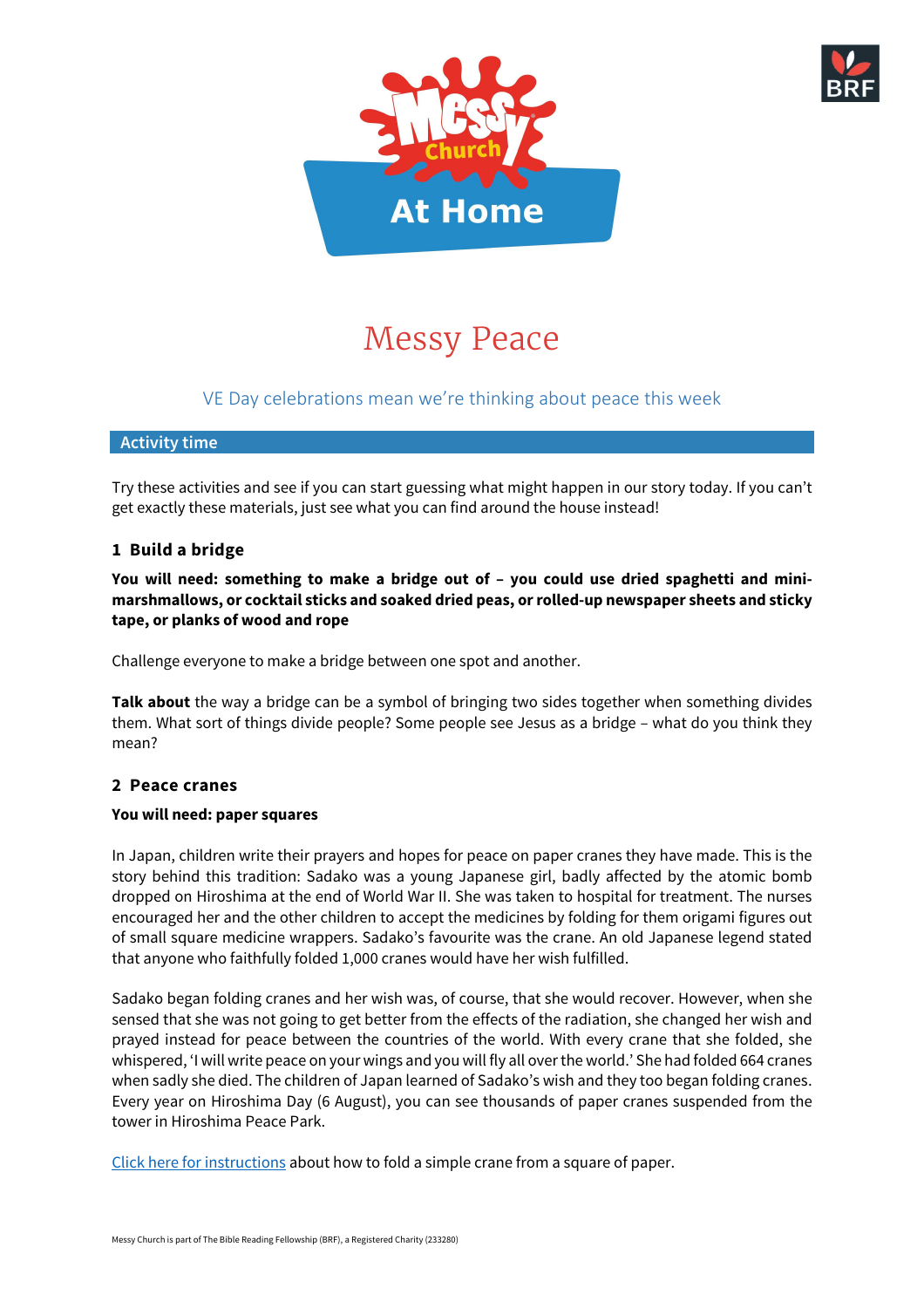**Talk about** why you think it is so hard for people in the world to be at peace with one another.

## **3 An oil and water experiment**

## **You will need: cooking oil; water; food colouring; washing-up liquid; plastic bottle**

Try mixing oil and water. Pour 2 tablespoons of oil into a bottle. Fill it up about half full of water. Add a drop or two of food colouring. Put the lid on tightly and shake until you think it's well mixed. Let it settle. What happens? It just separates again into oil and water! What happens if you add a few drops of washing-up liquid? The washing-up liquid reacts with both oil and water to form an emulsion – it joins them together (very useful when you're washing your hands with soap and water to get rid of dirt). Opposites *can* be brought together if something else is added that reacts with both.

**Talk about** how, when people quickly take sides and refuse to come together to solve their differences, Christians are called, like Jesus, to be peacemakers who break down those differences and bring people together again. How easy do you find it to be a peacemaker?

## **4 No one should bite each other!**



#### **You will need: a copy of this [West African symbol;](http://www.adinkra.org/htmls/adinkra/bink.htm) pens; paper**

Draw the outline of the symbol BI-NKA-BI for peace and harmony (it means 'no one should bite each other'!) on your paper, as large as you can. Fill it with either different patterns or different words. You might find a poem about peace to write into the shape (look up Maya Angelou, 'The rock cries out to us today'), or you could fill it with patterns of doves and other symbols of peace from your own culture.

**Talk about**the people you know who are good at bringing peace, at helping stop arguments, at helping people make friends again. How do they do it?

#### **Celebration**

Paul wrote in a letter to the Christians in Corinth: 'God was in Christ, offering peace and forgiveness to the people of this world. And he has given us the work of sharing his message about peace' (2 Corinthians 5:19, CEV). Who can learn this verse off by heart?

As a family, on a piece of paper, draw or write people, groups, countries or ideologies on one side of the paper, with the people, group, country or ideology that is in most conflict with them on the other side.

| $M_{BRF}$ | ∽ |
|-----------|---|
|           |   |